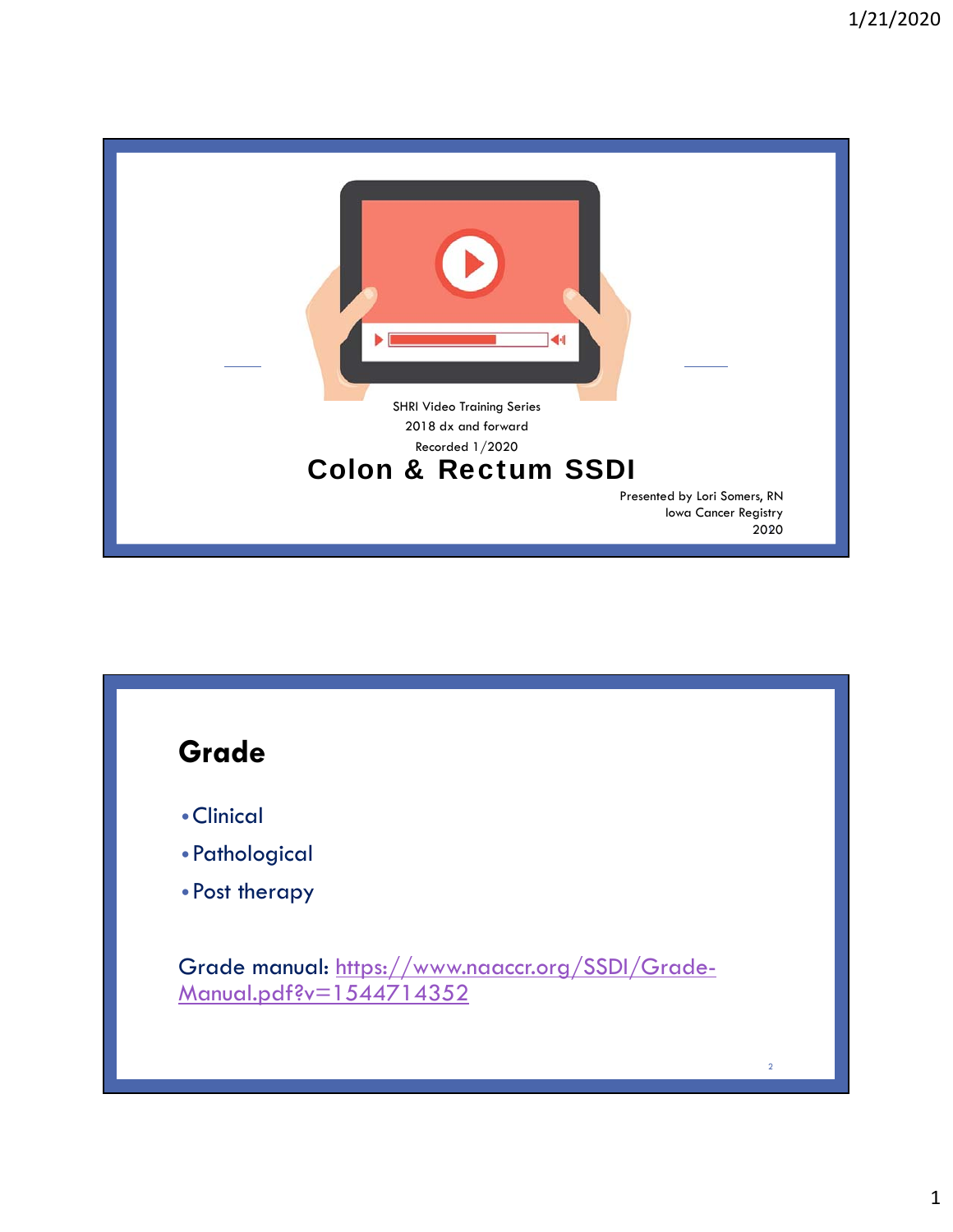4

#### **Grade Clinical**

#### **Notes**

Note 1: Clinical grade must not be blank.

Note 2: Assign the highest grade from the primary tumor assessed during the clinical time frame.

Note 3: G4 includes anaplastic.

#### Note 4: Code 9 when

> Grade from primary site is not documented

- > Clinical workup is not done (for example, cancer is an incidental finding during surgery for another condition)
- > Grade checked "not applicable" on CAP Protocol (if available) and no other grade information is available

Note 5: If there is only one grade available and it cannot be determined if it is clinical or pathological, assume it is a clinical grade and code appropriately per clinical grade categories for that site, and then code unknown (9) for pathological grade, and blank for post therapy grade.

#### **Grade Pathological**

#### **Notes**

Note 1: Pathological grade must not be blank.

Note 2: Assign the highest grade from the primary tumor. If the clinical grade is the highest grade identified, use the grade that was identified during the clinical time frame for both the clinical grade and the pathological grade. (This follows the AJCC rule that pathological time frame includes all of the clinical time frame information plus information from the resected specimen.)

> If a resection is done of a primary tumor and there is no grade documented from the surgical resection, use the grade from the clinical workup > If a resection is done of a primary tumor and there is no residual cancer, use the grade from the clinical workup

Note 3: G4 includes anaplastic.

Note 4: Code 9 when

- > Grade from primary site is not documented
- > No resection of the primary site
- > Neo-adjuvant therapy is followed by a resection (see post therapy grade)
- > Clinical case only (see clinical grade)
- > There is only one grade available and it cannot be determined if it is clinical, pathological, or after neo-adjuvant therapy
- > Grade checked "not applicable" on CAP Protocol (if available) and no other grade information is available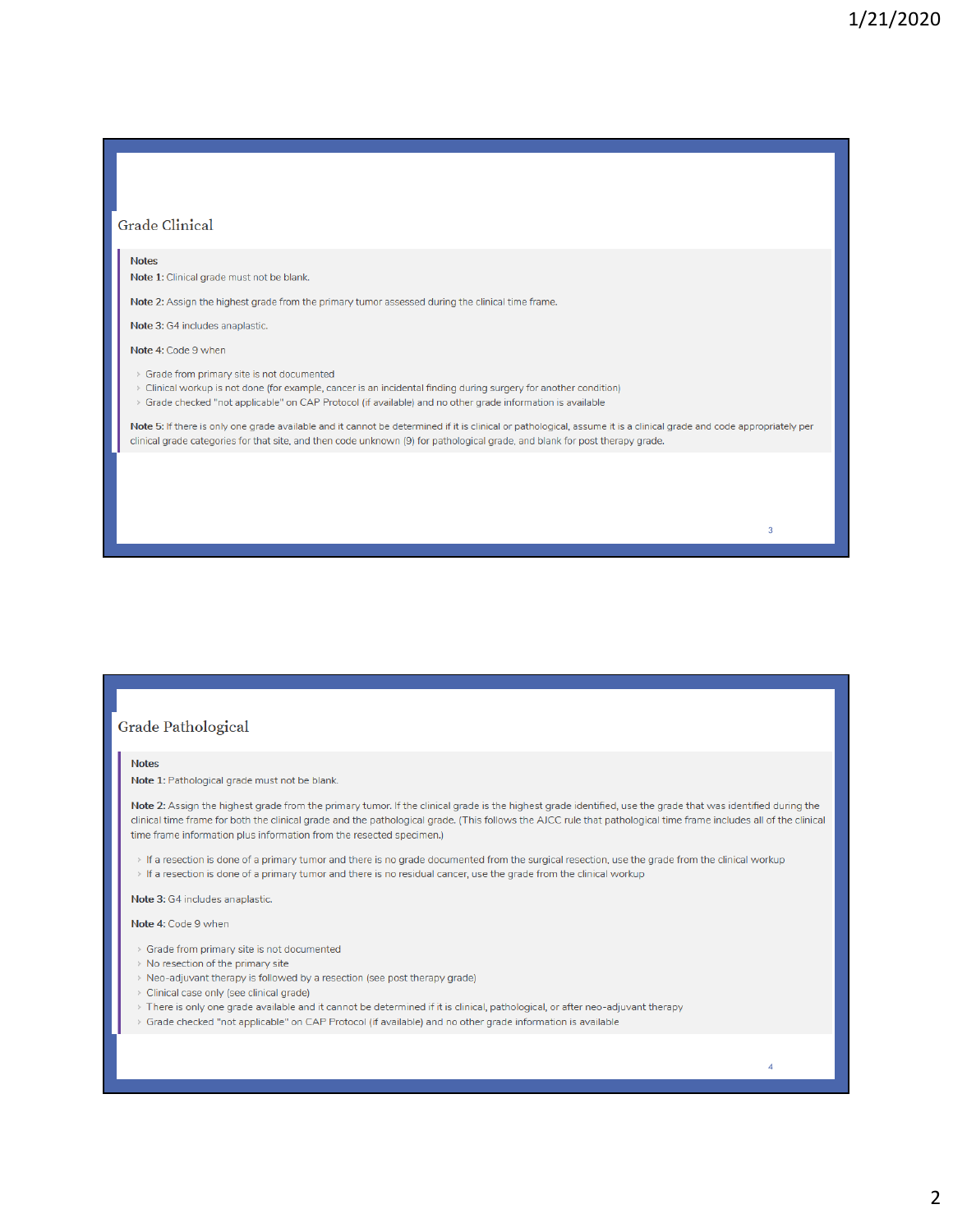#### **Grade Post Therapy**

#### **Notes**

Note 1: Leave post therapy grade blank when

- > No neoadjuvant therapy
- > Clinical or pathological case only
- > There is only one grade available and it cannot be determined if it is clinical, pathological or post therapy

Note 2: Assign the highest grade from the resected primary tumor assessed after the completion of neoadjuvant therapy.

Note 3: G4 includes anaplastic.

Note 4: Code 9 when

- > Surgical resection is done after neoadjuvant therapy and grade from primary site is not documented
- $\rightarrow$  Surgical resection is done after neoadjuvant therapy and there is no residual cancer
- > Grade checked "not applicable" on CAP Protocol (if available) and no other grade information is available

## Colon: Grade Tables

| Code           | <b>Description</b>                     |
|----------------|----------------------------------------|
|                | G1: Well Diff                          |
| $\overline{2}$ | G2: Mod Diff                           |
| 3              | G3: Poorly Diff                        |
|                | G4: Undiff                             |
| 9              | Grade cannot be assessed (GX); Unknown |
|                |                                        |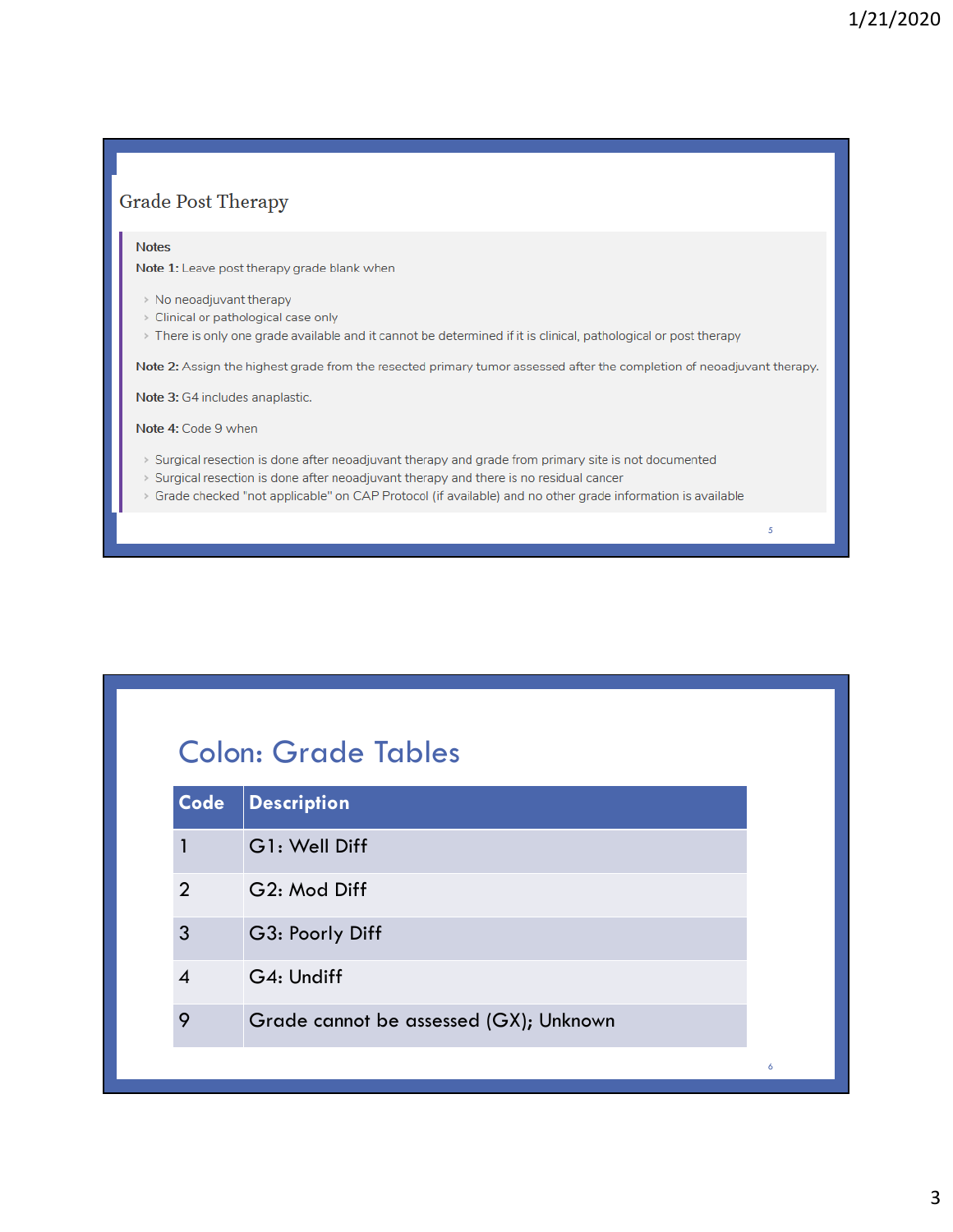### **#3820 CEA PreTX Lab Value #3819 CEA PreTX Interpretation**

- Take values from same lab test
- •Physician statement can be used when no other info
- •Record highest CEA prior to treatment or polypectomy

Example:

- •Value: Pretreatment CEA 7 ng/ml. Code as 7.0
- Interpretation: Not documented. Code 9

# **#3820 CEA PreTX Lab Value**

| Code              | <b>Description</b>                                                |
|-------------------|-------------------------------------------------------------------|
| 0.0               | 0.0 nanograms/milliliter (ng/m) exactly                           |
| $0.1 -$<br>9999.9 | 0.1-9999.9 ng/ml Exact value to nearest tenth in<br>ng/ml         |
| XXXX.1            | 10,000 ng/ml or greater                                           |
| XXXX.7            | Test ordered, results not in chart                                |
| XXXX.8            | Not applicable                                                    |
| XXXX.9            | Not documented in med rec, not assessed or<br>unknown if assessed |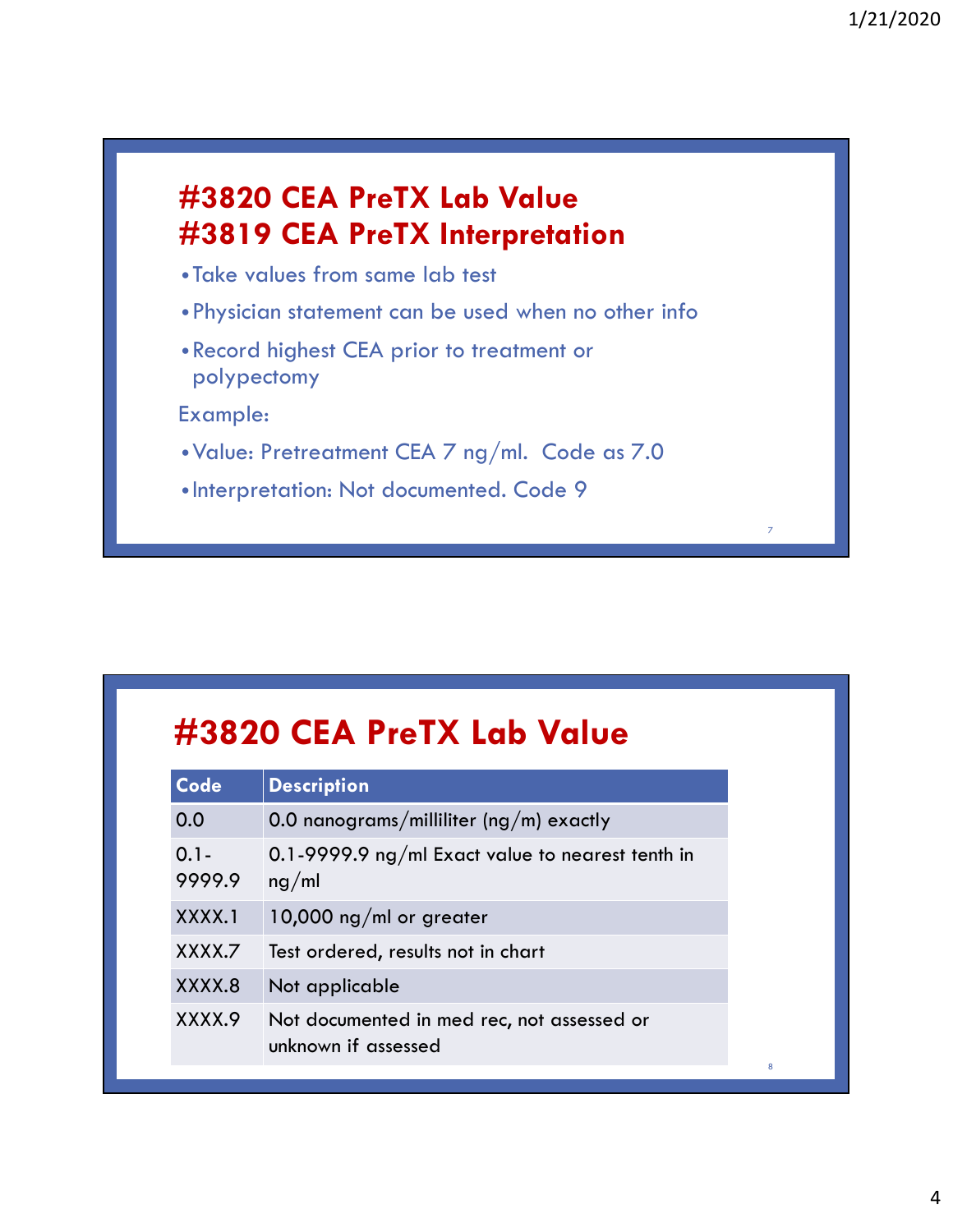# **#3819 CEA PreTX Interpretation**

| Code           | <b>Description</b>                                                              | Code 3 when CEA<br>value documented in                                       |  |  |
|----------------|---------------------------------------------------------------------------------|------------------------------------------------------------------------------|--|--|
| 0              | CEA neg/normal; within normal limits<br>record, but no                          |                                                                              |  |  |
|                | CEA pos/elevated                                                                | statement CEA is<br>$\mathsf{pos}/\mathsf{neg}/\mathsf{elevated}/\mathsf{e}$ |  |  |
| $\overline{2}$ | <b>Borderline</b>                                                               | normal                                                                       |  |  |
| 3              | Undetermined if pos or neg (normal values not avail AND<br>no MD interpretation |                                                                              |  |  |
|                | Test ordered, results not in chart                                              |                                                                              |  |  |
| 8              | Not applicable                                                                  |                                                                              |  |  |
| 9              | Not documented in med rec, not assessed or unknown                              |                                                                              |  |  |

## **CEA Text Examples**

1. 2-14-19 CEA: 2645 (high) 2. 3-17-19 CEA 0.50 (negative) 3. 6-14-19 CEA 54 (<2.5) 4. 7-4-19 CEA 18.35 (<2.5)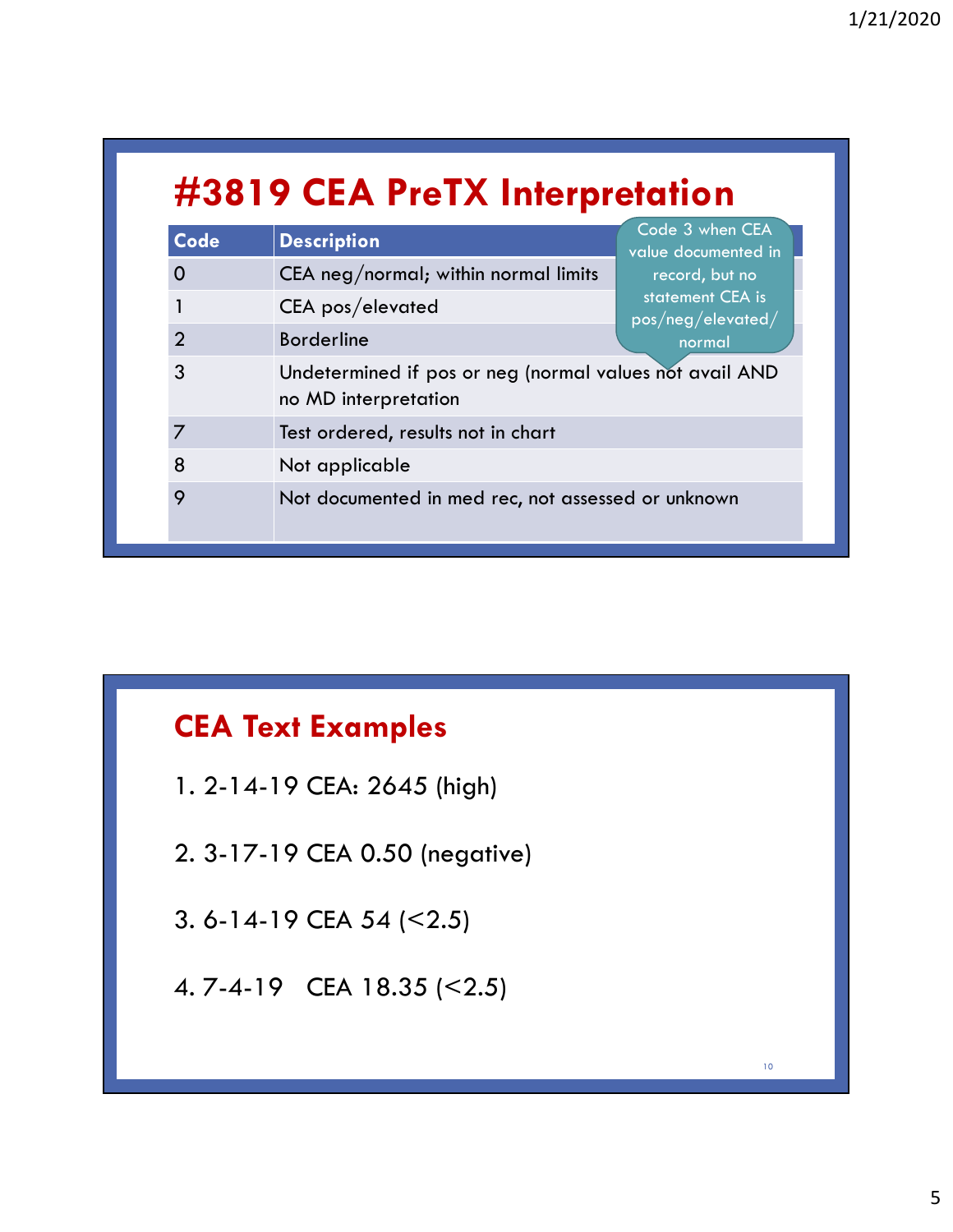# **CEA Examples**

| Value  | <b>Interpretation</b> |
|--------|-----------------------|
| 2645.0 | 1                     |
| 0.5    | 0                     |
| 54.0   |                       |
| 18.4   | 1                     |
|        | 11                    |
|        |                       |

## **CEA Example**

H&P:

…… "Pre-op CEA elevated"

#3820 (Value): XXXX.7 (ordered, results not in chart) #3819 (Interpret): **1** (Note 1: Phys statement can be used when no info available)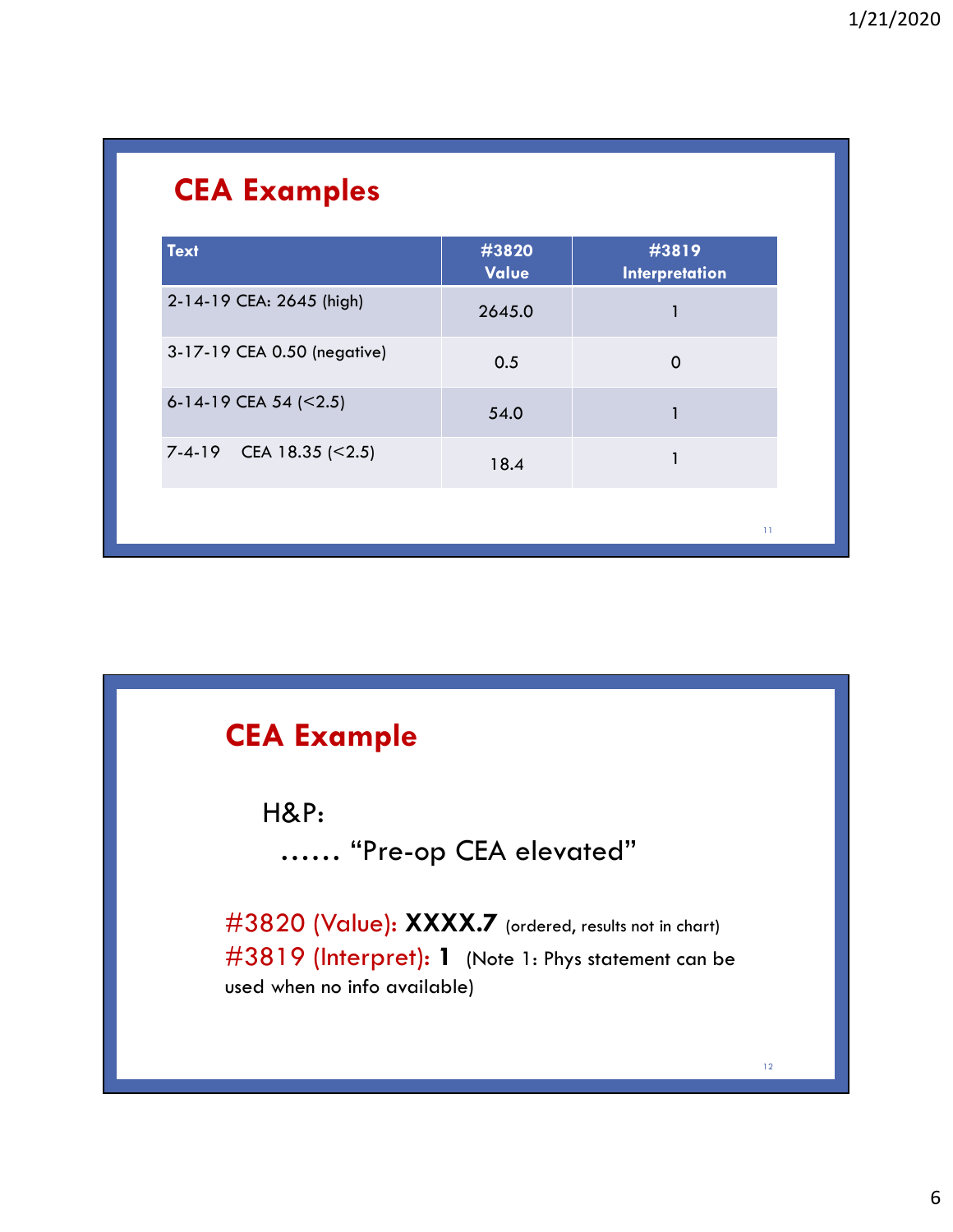# **#3934: Tumor Deposits**

Note 1: Physician statement of tumor deposits can be used to code this item when no other info available

Note  $2$ : Tumor Deposits  $=$  One or more satellite peritumoral nodules in pericolorectal adipose tissue of primary carcinoma w/o histologic evidence of residual LN in nodule.

• Tumor deposits may represent discontinuous spread, venous invasion w/extravascular spread or a totally replaced LN

Note 3: Record # of tumor deposits whether or not there are pos IN<sub>s.</sub>

Note 4: Record X9 if resection done, path report available and tumor deposits are not mentioned.

#### **#3934: Tumor Deposits**

| Code           | <b>Description</b>                                                                                                                                                                      |
|----------------|-----------------------------------------------------------------------------------------------------------------------------------------------------------------------------------------|
| 00             | No tumor deposits                                                                                                                                                                       |
| 01-99          | 1-99 Tumor deposits (TD) Exact number of TD                                                                                                                                             |
| X1             | 100 or more Tumor Deposits                                                                                                                                                              |
| X <sub>2</sub> | Tumor Deposits identified, number unknown                                                                                                                                               |
| X <sub>8</sub> | No applicable                                                                                                                                                                           |
| X9             | Not documented in record<br>Cannot be determined by pathologist<br>Pathology report does not mention tumor deposits<br>No surgical resection done<br><b>Tumor Deposits not assessed</b> |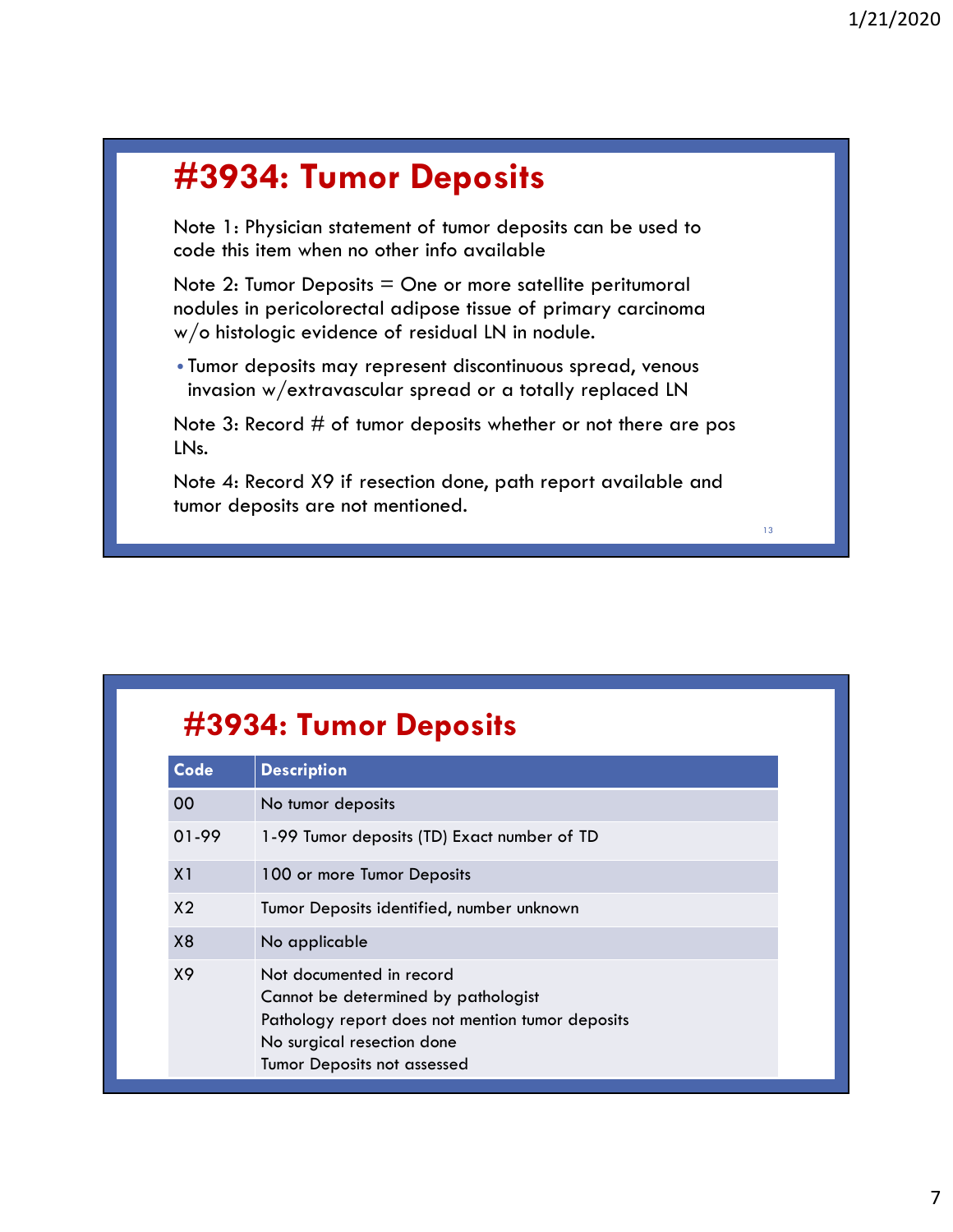### **#3909 Perineural Invasion**

Note 1: Physician statement of microscopically confirmed perineural invasion can be used when no other info available.

Note 2: Code the presence or absence of perineural invasion by primary tumor as documented in path report

Note 3: Info on presence of perineural invasion can be taken from either biopsy or resection. **Absence can only be taken from surgical resection path report.**

| #3909 Perineural Invasion | Code 0: only<br>taken from<br>resection                                                                                                                                                |             |
|---------------------------|----------------------------------------------------------------------------------------------------------------------------------------------------------------------------------------|-------------|
| <b>Code</b>               | <b>Description</b>                                                                                                                                                                     | path report |
| 0                         | Perineural invasion not identified/not present                                                                                                                                         |             |
|                           | Perineural invasion identified/present $\{ \text{biopy or resection} \}$                                                                                                               |             |
| 8                         | Not applicable                                                                                                                                                                         |             |
| 9                         | Not documented in medical record<br>Path report does not mention perineural invasion<br>Cannot be determined by pathologist<br>Perineural invasion not assessed or unknown if assessed |             |
|                           |                                                                                                                                                                                        | 16          |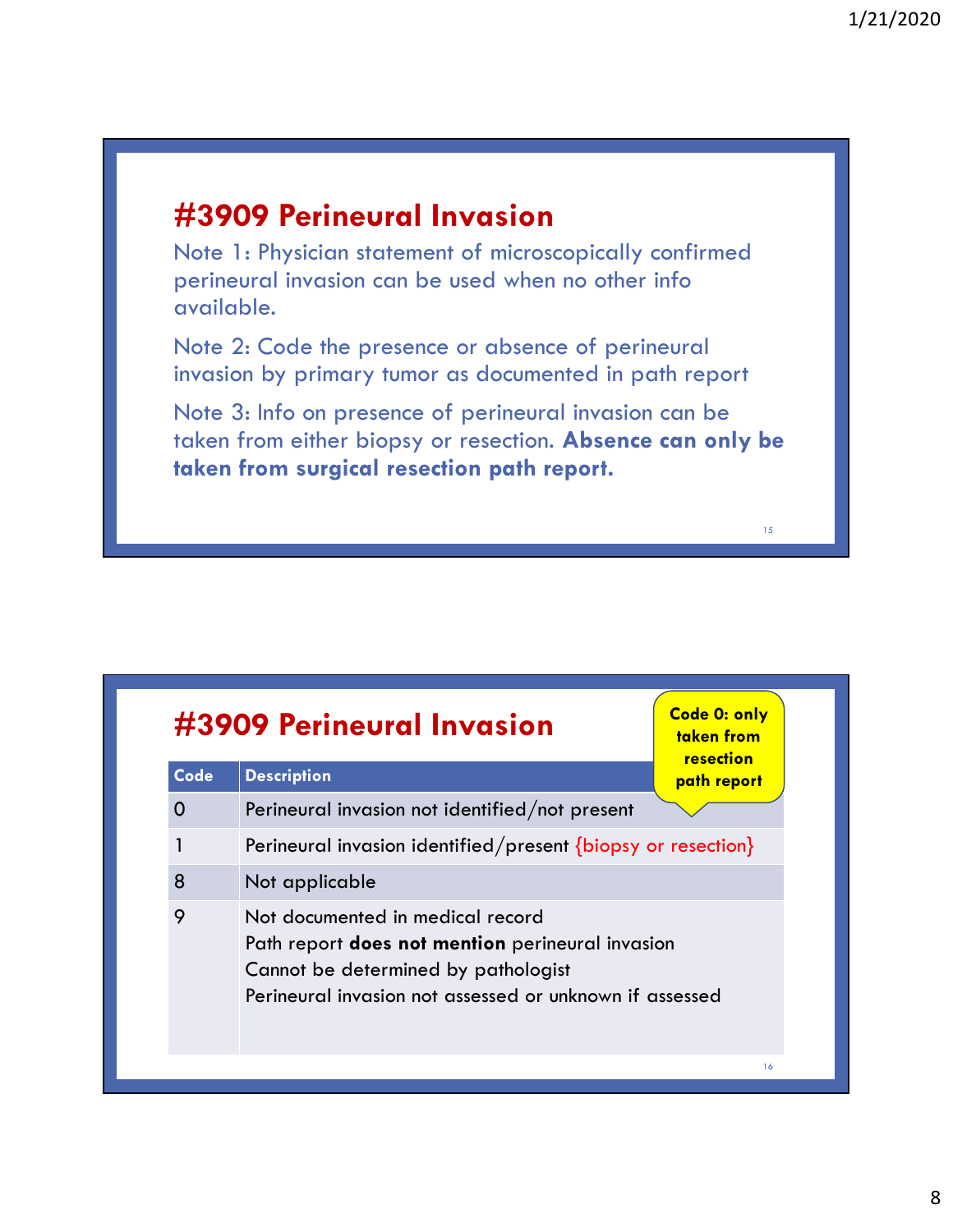#### **#3823 Circumferential Resection Margin**

Note 1: Physician statement can be used

Note 2: strong prognostic factor for local or systemic recurrence and survival after surgery

Note 3: CRM terms: circumferential radial margin, circumferential resection margin, radial margin, soft tissue margin

#### **#3823 Circumferential Resection Margin**

Note 4: CRM = Distance in mm between deepest point of tumor invasion in primary cancer and the margin of resection in the retroperitoneum or mesentery.

18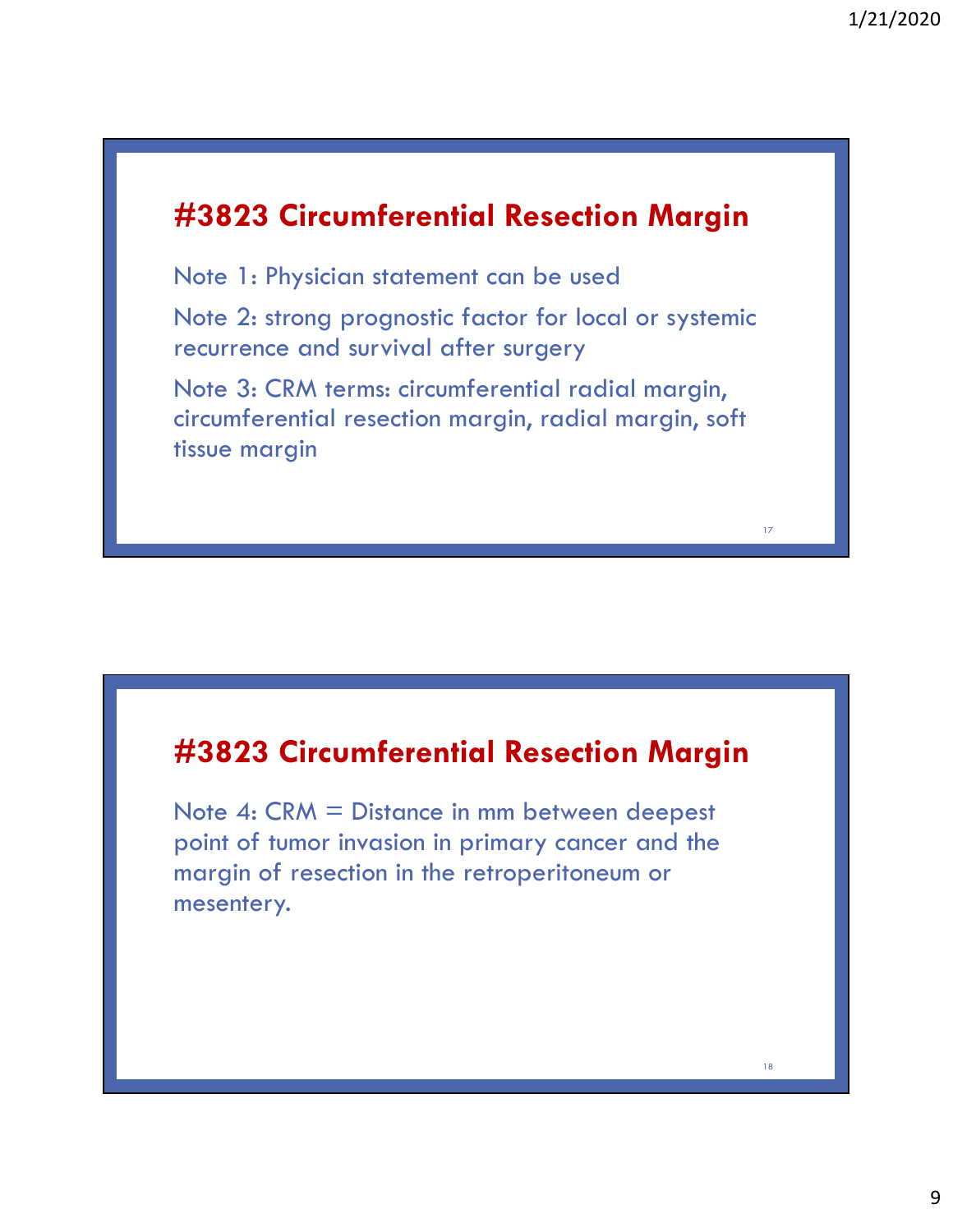### **#3823 Circumferential Resection Margin**

Note 5: Record in millimeters (mm) to nearest tenth.

Example:

 $CRM$  is  $2 \text{ mm} = \text{code} 2.0$ 

 $CRM$  is  $2.78$  mm = code  $2.8$ 

Note 6: If value in centimeters, multiple by 10 to get value in millimeters.

CRM recorded as  $0.2$  cm  $x10 = 2.0$  mm.

#### **#3823 Circumferential Resection Margin**

Note 7: If margin is involved (positive), code 0.0. If <1 mm, and no specific measurement, code to 0.0.

Note 8: Code XX.2 (margins not assessed) ONLY when path/CAP checklist states "cannot be assessed or eval."

20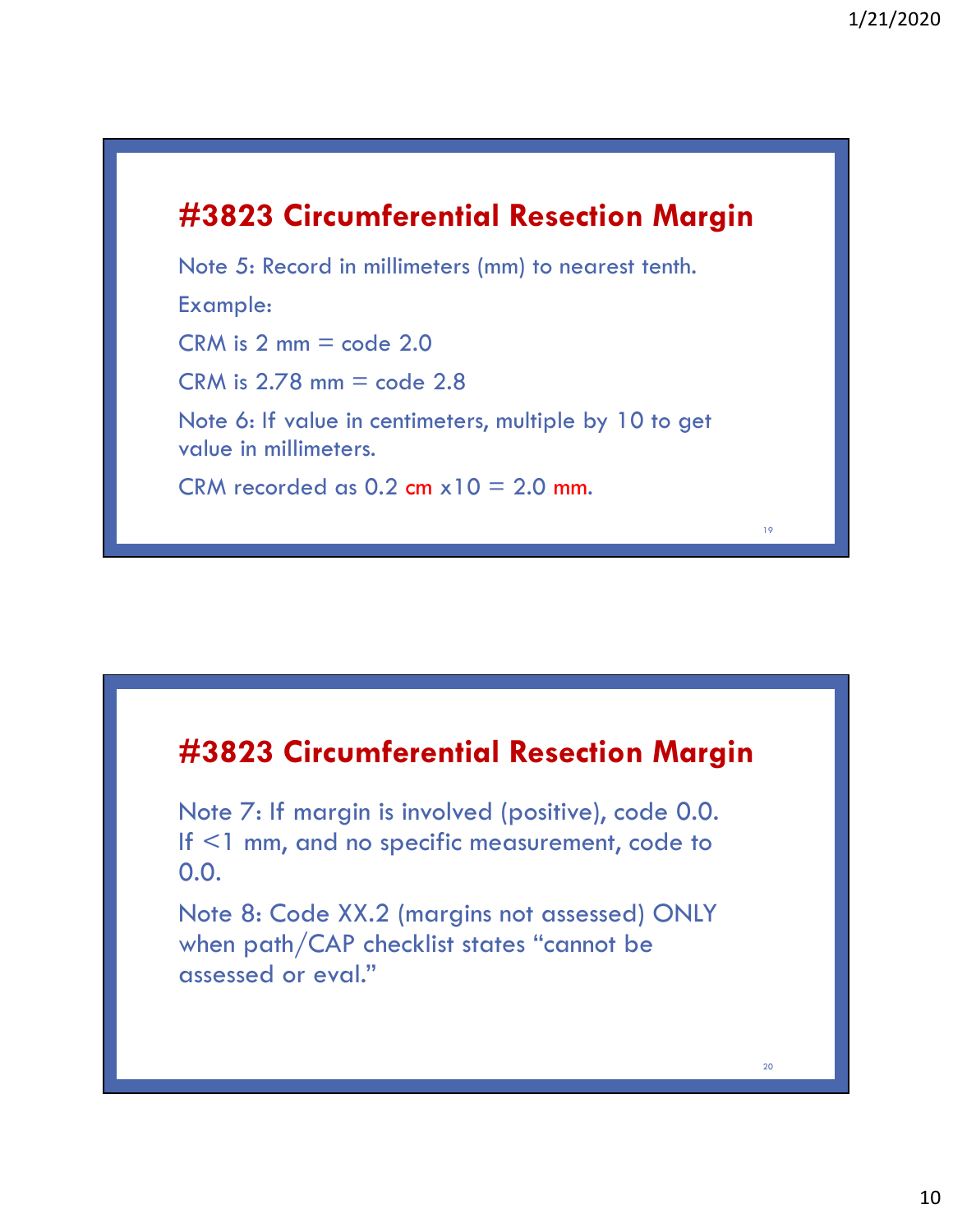### **#3823 Circumferential Resection Margin**

Note 9: Exact measurement takes precedence over code 0.0 and those beginning with XX.

Example: CRM stated as 0.3 mm in final dx. Synoptic states margin involved by carcinoma. Code 0.3 mm instead of 0.0

#### **#3823 Circumferential Resection Margin**

Note 10: Code XX.9 when

- Tumor is in situ only  $/2$
- Checked 'not applicable' on CAP
- Path report describes only distal or prox margins or 'margins NOS'
- Only specific statements of CRM collected in this data item.
- CRM not mentioned in record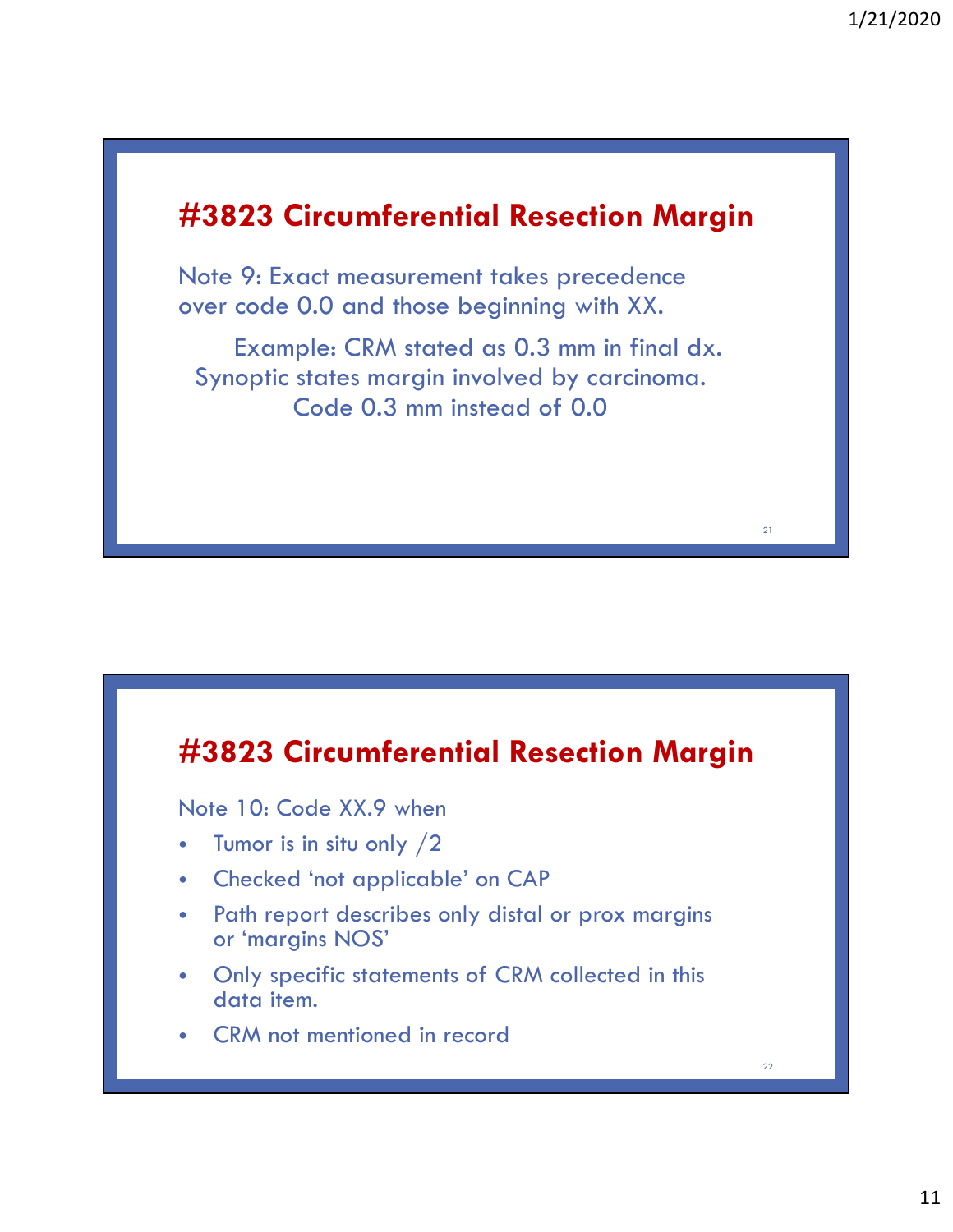

| #3823 Circum Resec Margin |                                                                                                            |  |  |  |  |
|---------------------------|------------------------------------------------------------------------------------------------------------|--|--|--|--|
| <b>Code</b>               | <b>Description</b>                                                                                         |  |  |  |  |
| 0.0                       | Circumferential resection margin (CRM) pos. Margin IS<br>involved with tumor. Described as less than 1 mm. |  |  |  |  |
| $0.1 - 99.9$              | Distance of tumor from margin: 0.1-99.9 mm<br>Exact size to nearest tenth of mm                            |  |  |  |  |
| XX.0                      | 100 mm or greater                                                                                          |  |  |  |  |
| XX.1                      | Margins clear, distance from tumor not stated. CRM or<br>radial margin neg, NOS. No residual tumor         |  |  |  |  |
| XX.2                      | Margins cannot be assessed<br>** ONLY when path/CAP states<br>margin cannot be assessed                    |  |  |  |  |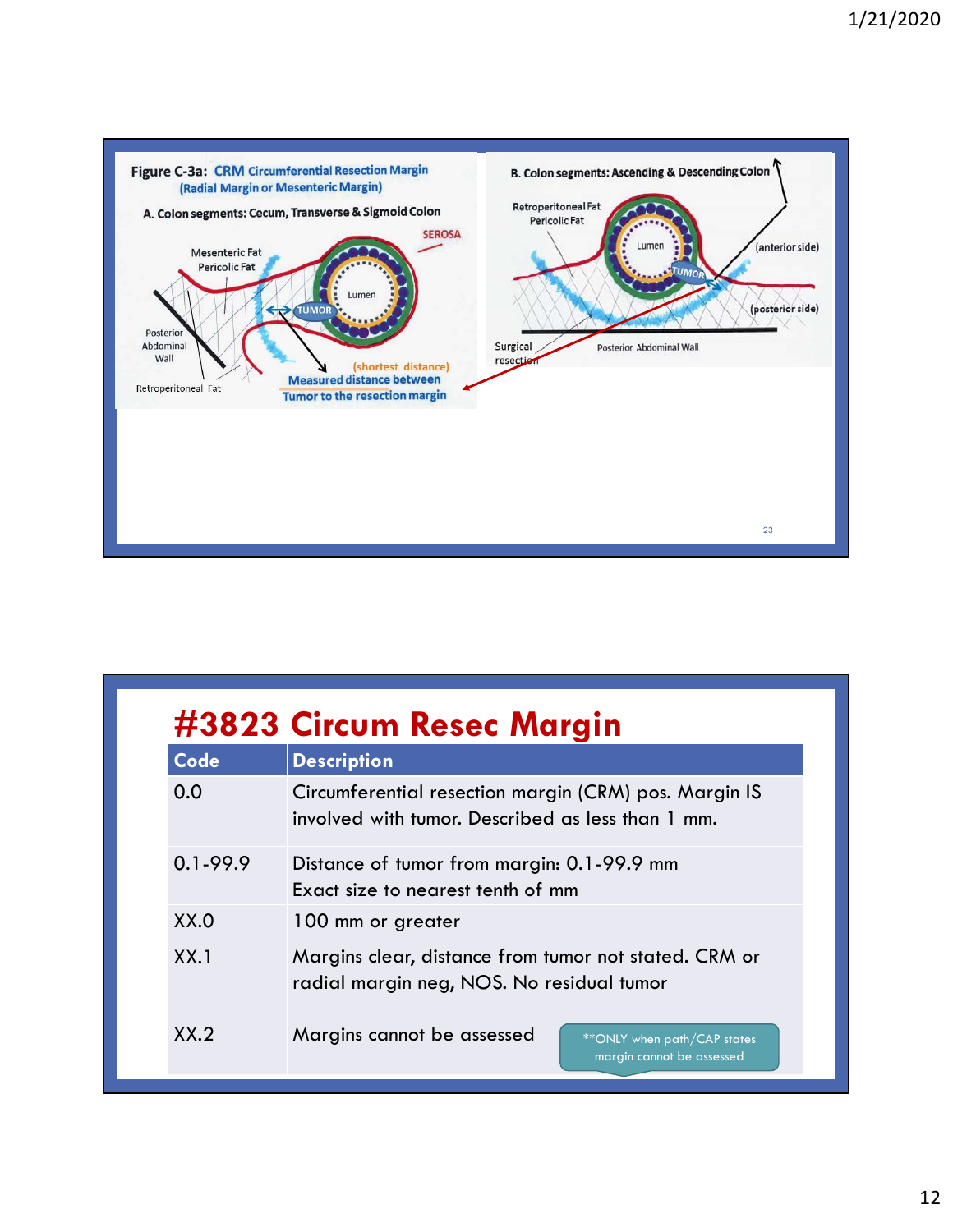| #3823 Circum Resec Margin |                                                                                                         |  |  |  |
|---------------------------|---------------------------------------------------------------------------------------------------------|--|--|--|
| <b>Code</b>               | <b>Description</b>                                                                                      |  |  |  |
| XX.3                      | Described as 'at least' 1 mm                                                                            |  |  |  |
| XX.4                      | Described as 'at least' 2 mm                                                                            |  |  |  |
| XX.5                      | Described as 'at least' 3 mm                                                                            |  |  |  |
| XX.6                      | Described as 'greater than' 3 mm                                                                        |  |  |  |
| XX.7                      | No resection of primary site                                                                            |  |  |  |
| XX.8                      | Not applicable                                                                                          |  |  |  |
| XX.9                      | Not documented in medical record; CRM not assessed.<br>Checked "not applicable" on CAP checklist.<br>25 |  |  |  |

### **Question**

Neoadjuvant example: Pt had pos colon biopsy. Neoadjuvant therapy followed by resection. Resection CRM was neg after neoadjuvant therapy. Can you use CRM? **Yes. Manual does not state this has to be prior to neoadjuvant therapy. {JRUHL}**

• http://cancerbulletin.facs.org/forums/forum/site-specific-data-items-grade-2018/87099-crm-neoadjuvant-tx

If surgery codes 00-29 (no resection), CRM should be coded to XX.7) No resection of primary site.

If surgery codes 30-80, CRM cannot be coded XX.7.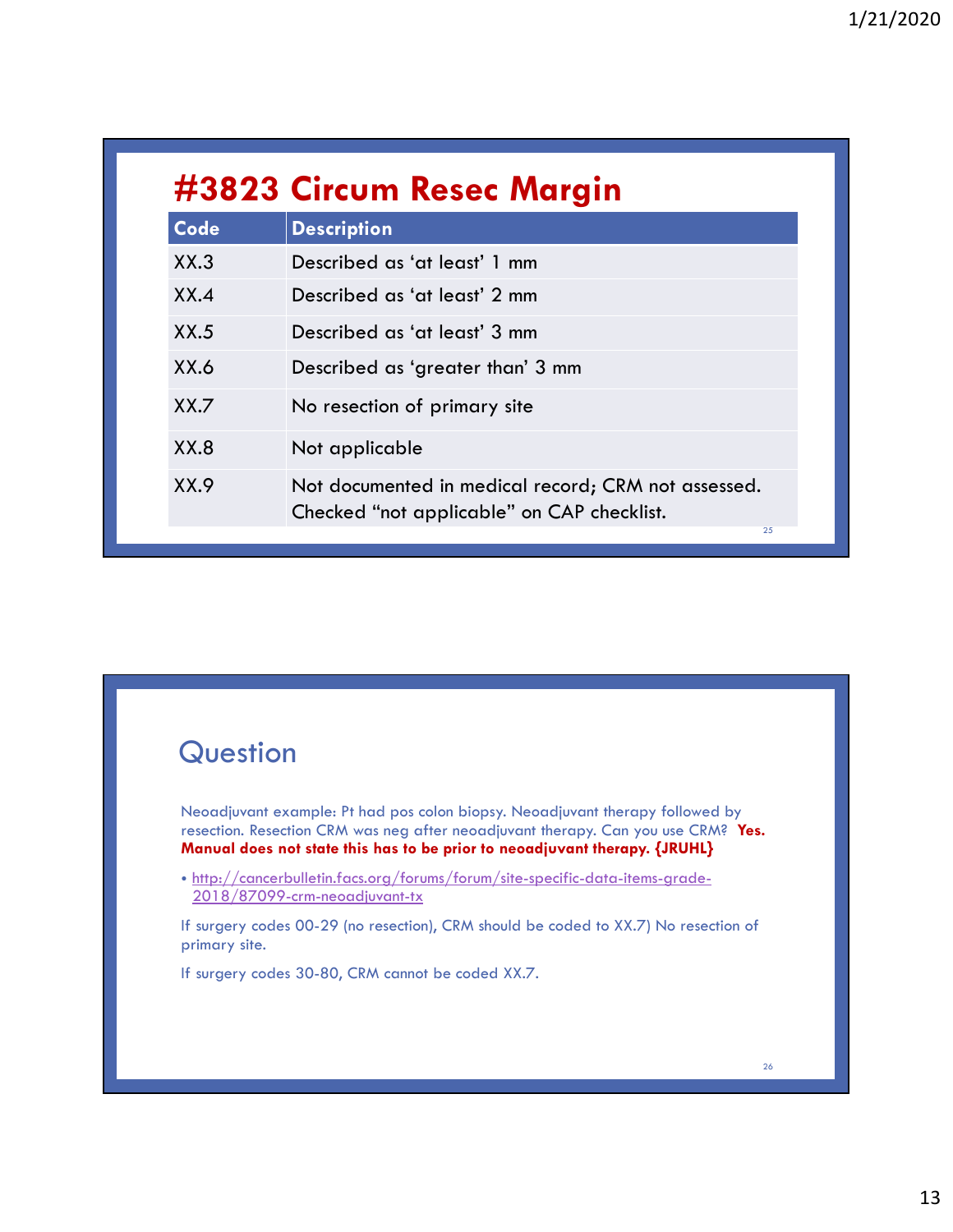#### **SSDI CRM values**

|                                                                                                                                             | Code         | <b>Description</b>                                       |
|---------------------------------------------------------------------------------------------------------------------------------------------|--------------|----------------------------------------------------------|
|                                                                                                                                             | 0.0          | Circumferential resection margin (CRM) positive          |
| Positive margins                                                                                                                            |              | Margin IS involved with tumor                            |
|                                                                                                                                             |              | Described as "less than 0.1 millimeter (mm)"             |
|                                                                                                                                             | $0.1 - 99.9$ | Distance of tumor from margin: 0.1-99.9 millimeters (mm) |
| Coding exact measurements                                                                                                                   |              | (Exact size to nearest tenth of millimeter)              |
| Margins described as greater than ≥100mm                                                                                                    | XX.0         | 100 mm or greater                                        |
|                                                                                                                                             | XX.1         | Margins clear, distance from tumor not stated            |
| Margin is stated as clear, but distance is not<br>available                                                                                 |              | Circumferential or radial resection margin negative, NOS |
|                                                                                                                                             |              | No residual tumor identified on specimen                 |
| Margins cannot be assessed -<br><b>ONLY</b> select this value if path reports/CAP<br>checklist states that the margin cannot be<br>assessed | XX.2         | Margins cannot be assessed                               |
|                                                                                                                                             | XX.3         | Described as "at least" 1 mm                             |
|                                                                                                                                             | XX.4         | Described as "at least" 2 mm                             |
| When pathology uses "at least" categories                                                                                                   | XX.5         | Described as "at least" 3 mm                             |
|                                                                                                                                             | XX.6         | Described as "greater than" 3 mm                         |

#### **SSDI CRM values, continued**

|                                                                                                                                                                                                                                                                                     |      | Code Description                                                                                                                                                                                                                                                                 |
|-------------------------------------------------------------------------------------------------------------------------------------------------------------------------------------------------------------------------------------------------------------------------------------|------|----------------------------------------------------------------------------------------------------------------------------------------------------------------------------------------------------------------------------------------------------------------------------------|
| When there is no surgical resection of the<br>primary site.<br>(Colorectal surgery codes <30)                                                                                                                                                                                       | XX.7 | No resection of primary site<br>Surgical procedure did not remove enough tissue to measure the<br>circumferential or radial resection margin<br>(Examples include: *** polypectomy only, endoscopic mucosal<br>resection (EMR), excisional biopsy only, transanal disk excision) |
|                                                                                                                                                                                                                                                                                     | XX.8 | Not applicable: Information not collected for this case<br>(If this information is required by your standard setter,<br>use of code XX.8 may result in an edit error.)                                                                                                           |
| Not documented in medical record<br>$\bullet$<br>CRM is not evaluated/assessed<br>$\bullet$<br>CAP checklist checked "Not applicable:<br>$\bullet$<br>Radial or Mesenteric Margin"<br>Unknown if CRM was<br>$\bullet$<br>evaluated/assessed<br>Tumor is in situ only $\binom{2}{2}$ | XX.9 | Not documented in medical record<br>Circumferential or radial resection margin not assessed<br>or unknown if assessed                                                                                                                                                            |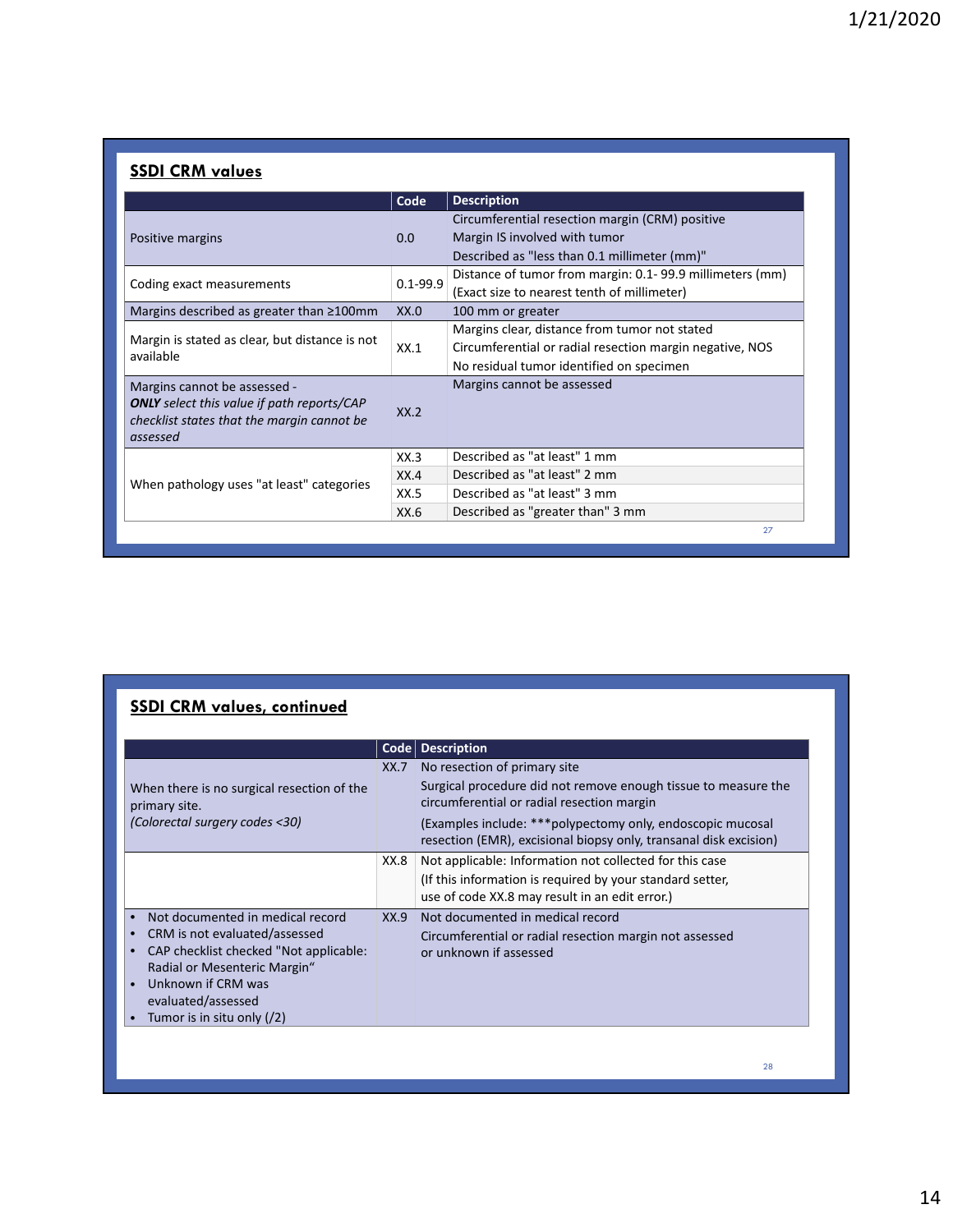

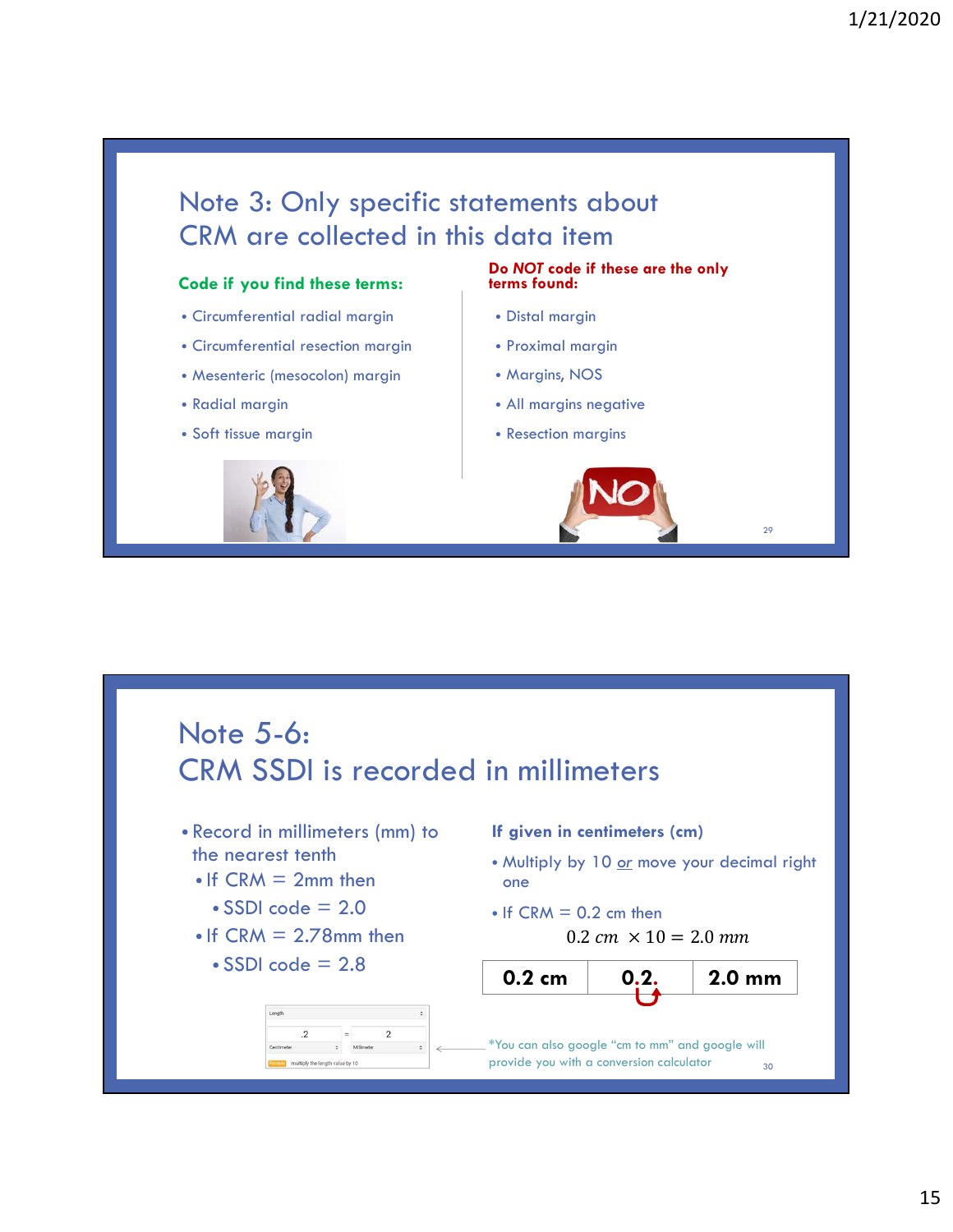

#### If CRM is given as a range

*If you have a range, you code 0.1 above the lowest number in the range stated*

#### **Example**

Distance of invasive carcinoma from closest margin: 3-4 mm

Specified margin: Radial

Code SSDI as: 3.1 mm

http://cancerbulletin.facs.org/forums/forum/site-specific-data-items-grade-2018/96150-ssdi-colon-andrectum-circumferential-resection-margin-size

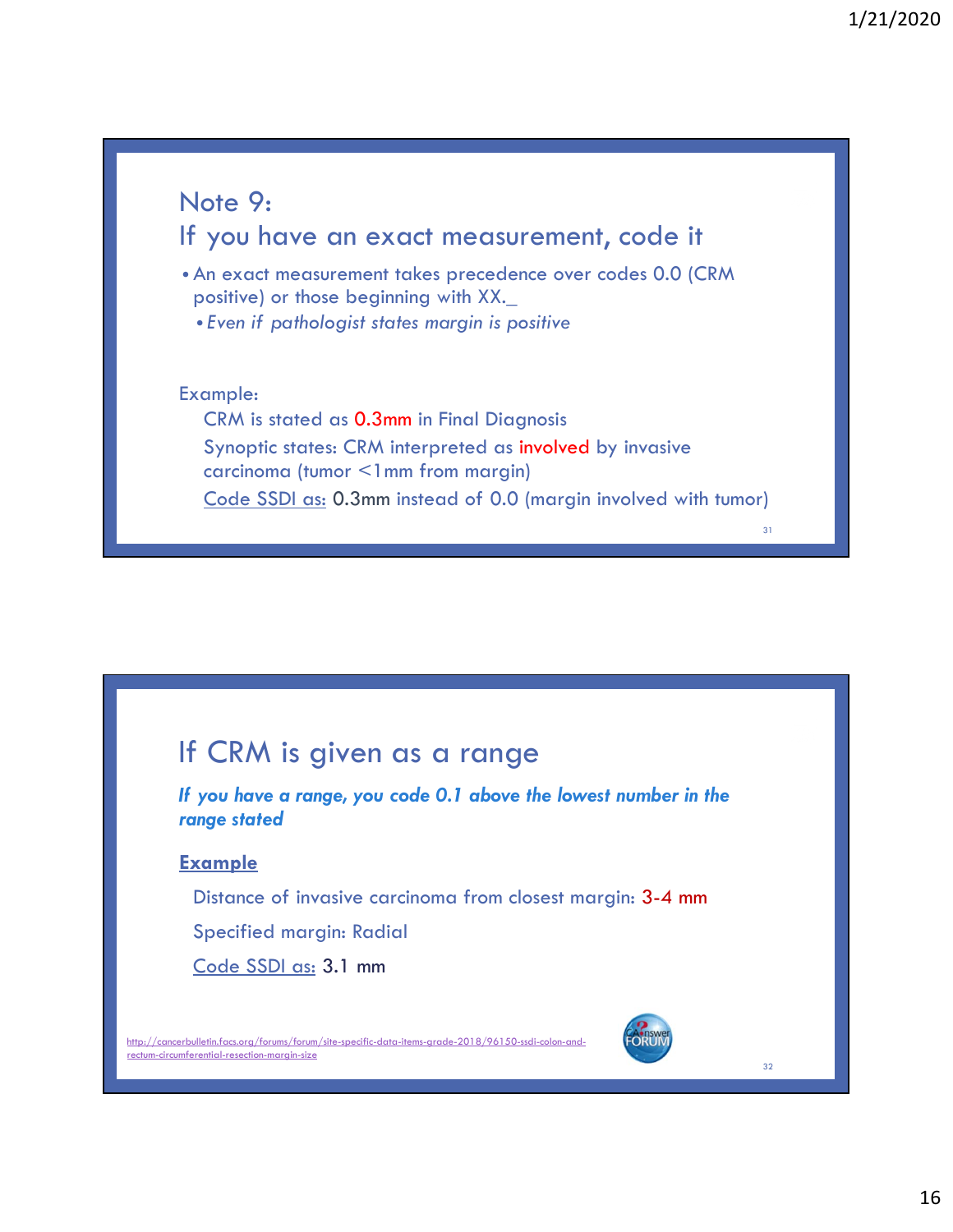

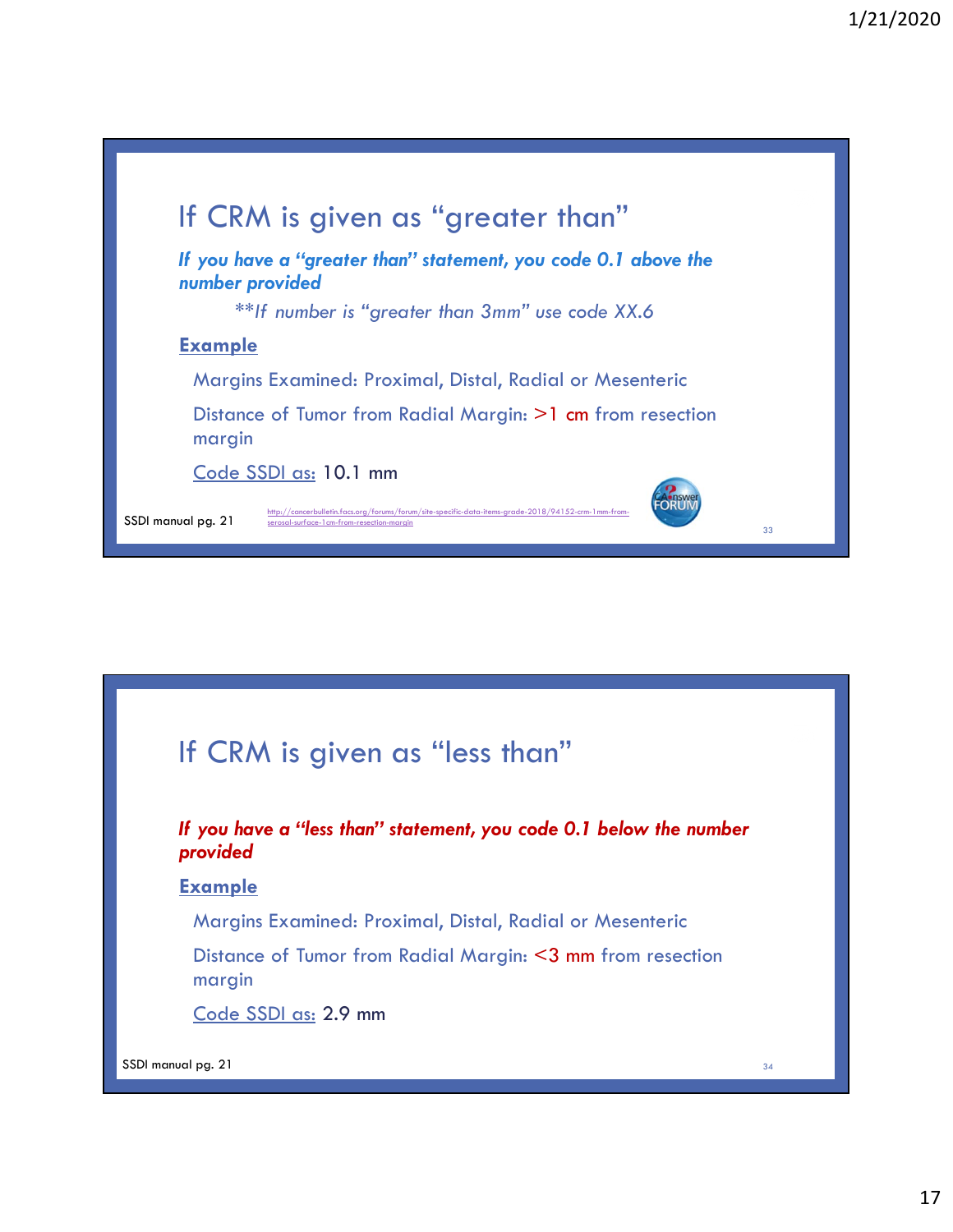## **#3866 KRAS**

Note 1: Physician statement of KRAS can be used to code this item when no other info avail Note  $2$ : KRAS = oncogene that mutates and causes normal cells to become cancerous, often present in colon cancer Note 3: KRAS commonly done in metastatic setting Note 4: Results from nodal or met tissue may be used for KRAS Note 5: Record result from initial workup Note 6: If KRAS pos, no mention of mutated codon, or not specific, code 4.

| #3866 KRAS     |                                                                        |  |  |  |
|----------------|------------------------------------------------------------------------|--|--|--|
| $\Omega$       | Normal (wild type); neg for mutations                                  |  |  |  |
|                | Abn (mutated) in codon(s) $12$ , $13$ , and/or 61                      |  |  |  |
| $\overline{2}$ | Abn (mutated) in codon 146 only                                        |  |  |  |
| 3              | Abn (mutated) but not in codon(s) 12, 13, 61, 146                      |  |  |  |
| $\overline{4}$ | Abn (mutated), NOS, codon(s) not specified                             |  |  |  |
| 7              | Test ordered, not in chart                                             |  |  |  |
| 8              | Not applicable                                                         |  |  |  |
| 9              | Not documented in med rec; KRAS not assessed or unknown if<br>assessed |  |  |  |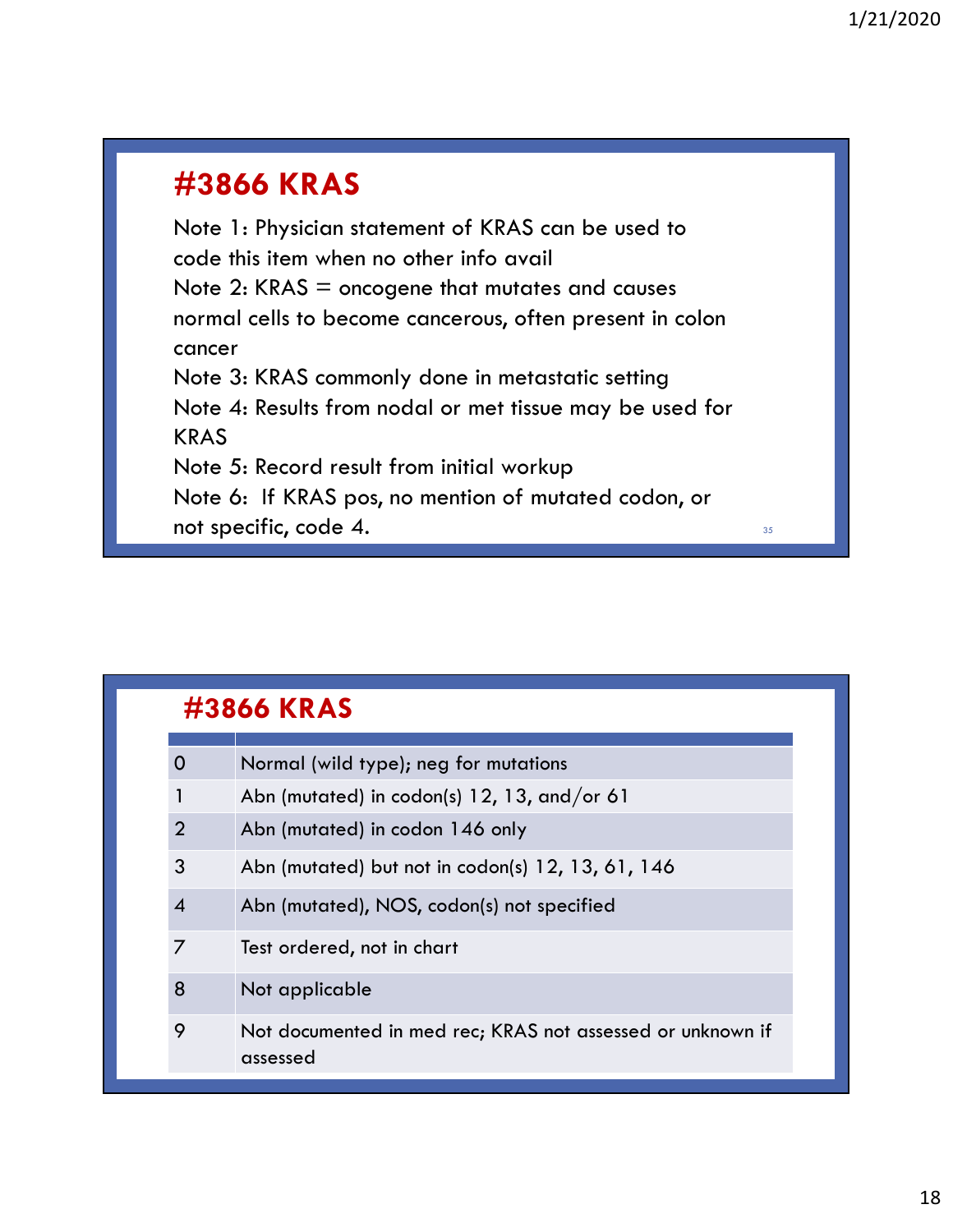#### Per Forum

**EXAMPLE: RESULTS:** Pathogenic alteration is DETECTED in the KRAS gene. **Gene:**KRAS **Exons Tested:** ALL **Genomic Alteration(s):** c.35G>T: p.G12V **Mutation Effect:** MISSENSE **Allela Frequency** :35% **Pathogenic:** YES **NGS Interpretation** A genomic alteration in the KRAS gene is detected (C.35G>T; p.G12V). This missense alteration has been previously reported (http://grch37 cancer.sanger.ac.uk/co...verview?id=520), and is expected to be pathogenic.

• Answer: This looks like a G12v, which is a Codon 12. Code 1.

http://cancerbulletin.facs.org/forums/forum/site-specific-data-items-grade-2018/98522 creative-documentation-of-kras

#### The following will be added to the 2021 update of the SSDI manual

**Note 3:** There are 4 KRAS codons that are commonly mutated in colorectal cancers. This SSDI does not record the actual mutation, but instead records the codon or codon group that contains the mutation. If a specific KRAS mutation is reported, its codon may be identified from the following list of common KRAS mutations grouped by codon.

- Codon 12
	- Gly12Asp (GGT>GAT)
	- Gly12Val (GGT>GTT)
	- Gly12Cys (GGT>TGT)
	- Gly12Ser (GGT>AGT)
	- Gly12Ala (GGT>GCT)
	- Gly12 Arg (GGT>CGT)
	- Codon 12 mutation, not otherwise specified
- Codon 13
	- Gly13Asp (GGC>GAC)
	- Gly13Arg (GGC>CGC)
	- Gly13Cys (GGC>TGC)
	- Gly13Ala (GGC>GCC)
	- Gly13Val (GGC>GTC)
	- Codon 13 mutation, not otherwise specified
- Codon 61
	- Gln61Leu (CAA>CTA)
	- Gln61His (CAA>CAC)
	- Codon 61 mutation, not otherwise specified
- Codon 146
	- Ala146Thr (G436A) (GCA>ACA)
	- Codon 146 mutation, not otherwise specified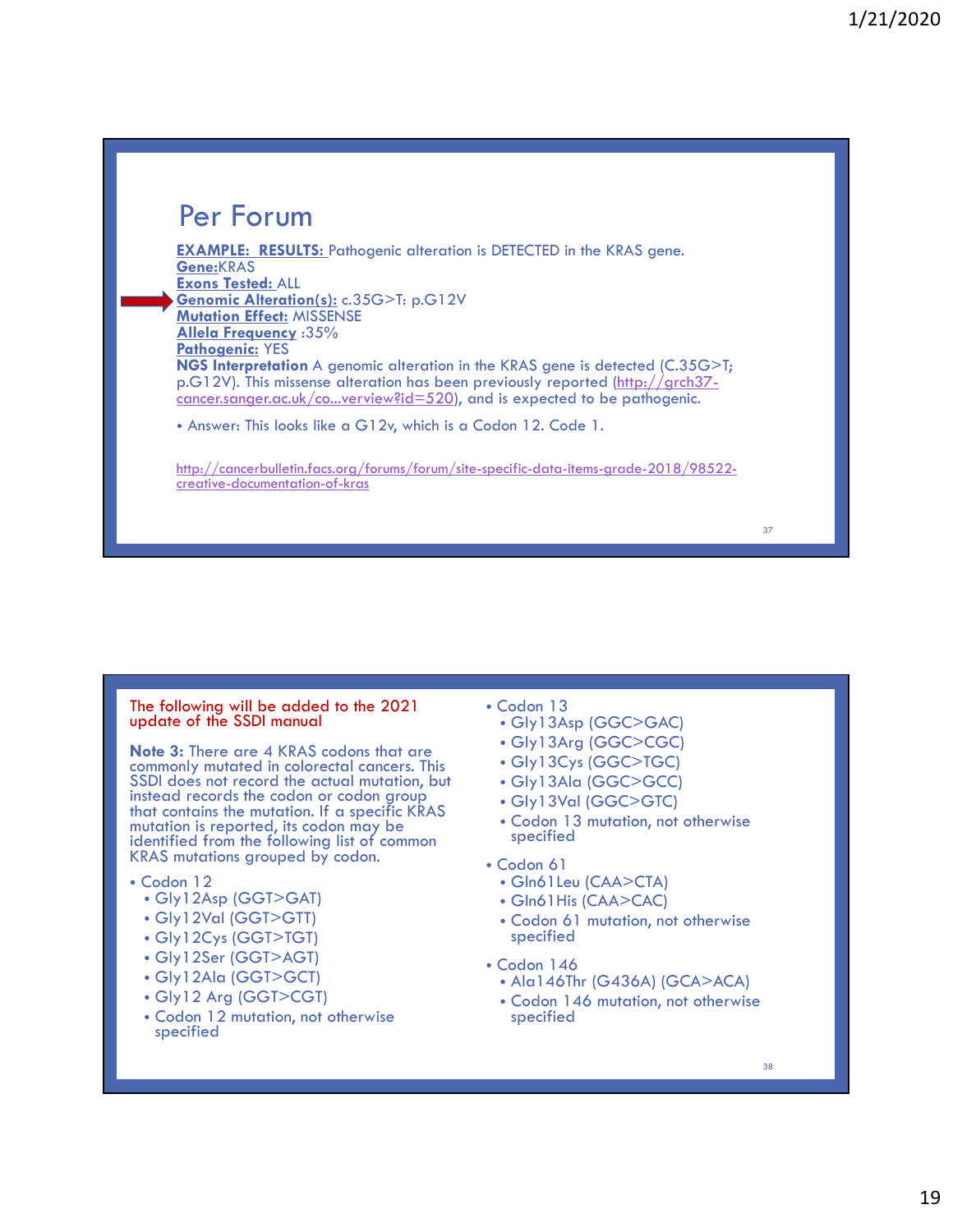### **#3890 Microsatellite Instability MSI**

Note 1: Physician statement can be used to code this item Note 2: Genetic test, useful prognostic marker for response to surgery and survival Note 3: MSI usually done by immunology or genetic testing

\*\*\*See details of notes\*\*\*

Note 4: Testing for MMR usually done by IHC \*\*\*See details of notes\*\*\*

Note 5: If both tests are done and one or both pos; code 2 Note 6: If all tests done are neg, code 0.

| #3890 MSI      |                                                                                                                                                                                   |  |  |
|----------------|-----------------------------------------------------------------------------------------------------------------------------------------------------------------------------------|--|--|
| O              | Microsatellite instability (MSI) stable; microsatellite stable (MSS;<br>neg, NOS; AND/OR<br>Mismatch repair (MMR) intact, no loss of nuclear expression of<br><b>MMR</b> proteins |  |  |
|                | MSI unstable low (MSI-L)                                                                                                                                                          |  |  |
| $\overline{2}$ | MSI unstable high (MSI-H) AND/OR<br>MMR-D (loss of expression of one or more MMR proteins                                                                                         |  |  |
| 8              | Not applicable                                                                                                                                                                    |  |  |
| 9              | Not documented in record; MSI indeterminate; MSI not assessed<br>or unknown if assessed.                                                                                          |  |  |
|                | 40                                                                                                                                                                                |  |  |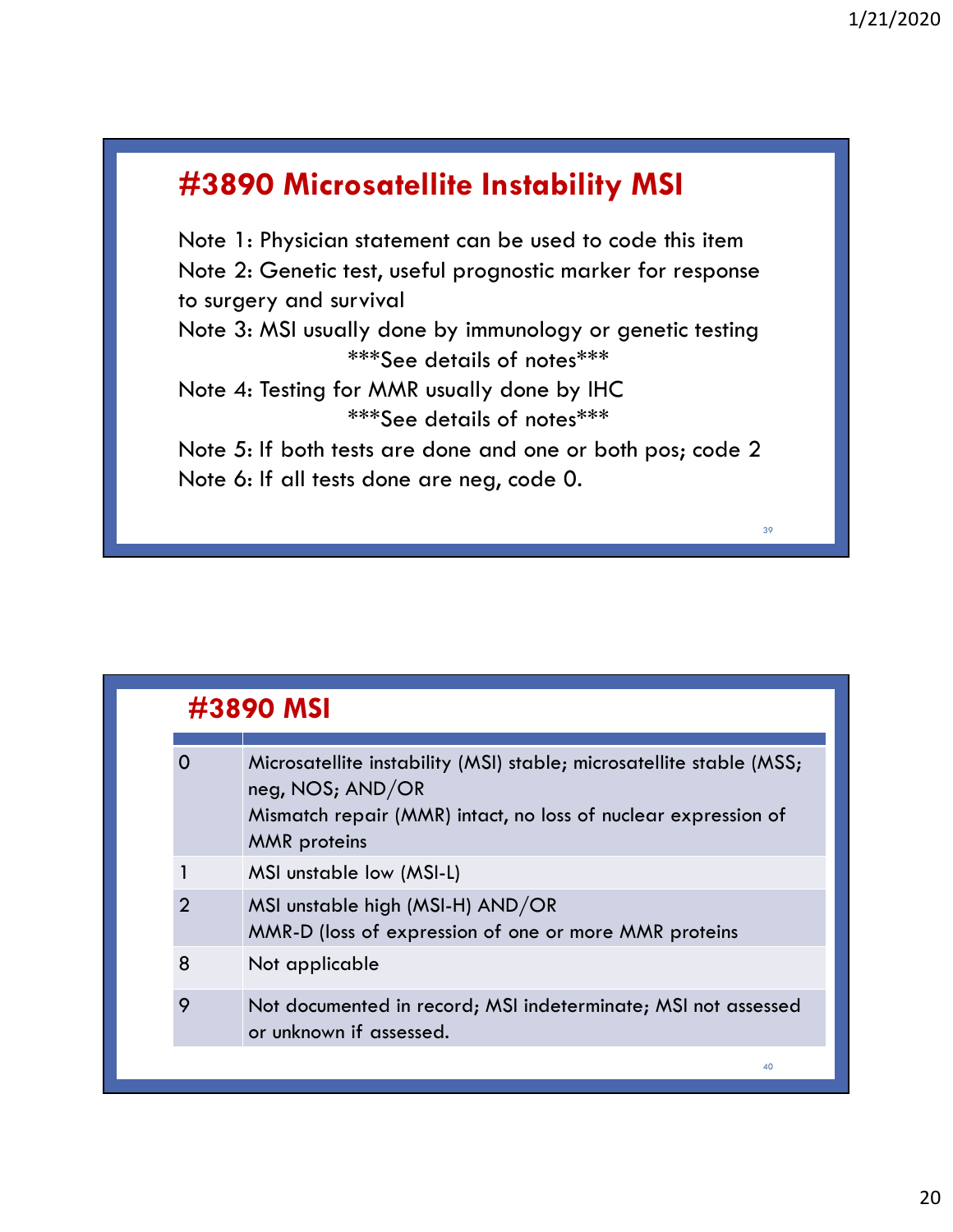#### Examples • MMR by IHC  $\bullet$  0 = MMR intact • 2 = MMR-D (loss of expression) (deficient) •  $9 =$  not used when MMR studies done • Mismatch repair protein markers MLH1, MSH2, MSH6, PMS2 Path report 2/14/2019: INTACT MISMATCH REPAIR PROTEINS: MLH-1: Positive staining representing intact mismatch repair proteins. PMS-2: Positive staining representing intact mismatch repair proteins. MSH-2: Positive staining representing intact mismatch repair proteins. MSH-6: Positive staining representing intact mismatch repair proteins. BRAFV600 E: Negative **MSI: 0** 41 **2/14/2019 MMR intact**.